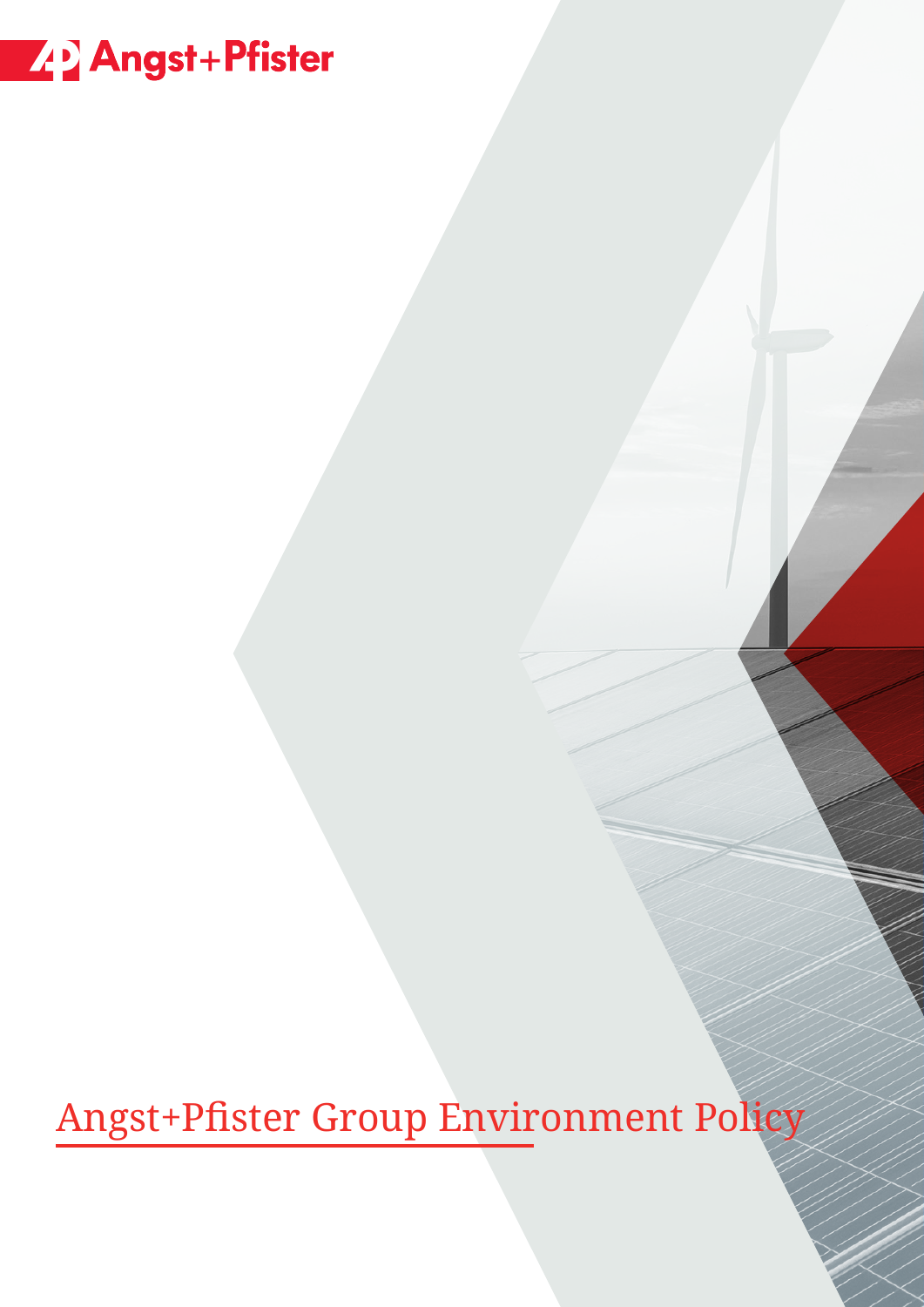

Dear Colleagues, dear Partners,

At the Angst+Pfister Group, we are committed to a sustainable and environmental-conscious conduct of business at all life cycles of our production. It is part of our core values to protect the environment and to preserve natural resources while reducing our environmental footprint.

To encounter the challenges of climate change and the environmental issues of our planet, we are required to take profound actions.

With this policy, we determine a framework to put our values into action. The environmental integrity of our processes and facilities is in our focus at all times and we undertake concrete actions to reduce our carbon footprint.

Every contribution is part of a bigger story, and we are convinced that together we can drive a change – for the future of our planet and the well-being of each one of us.

Kind regards

Christof Domeisen CEO and Delegate of the Board Angst+Pfister Group

Eray Ulugül Chief Production Officer / CEO Angst+Pfister Advanced Technical Solutions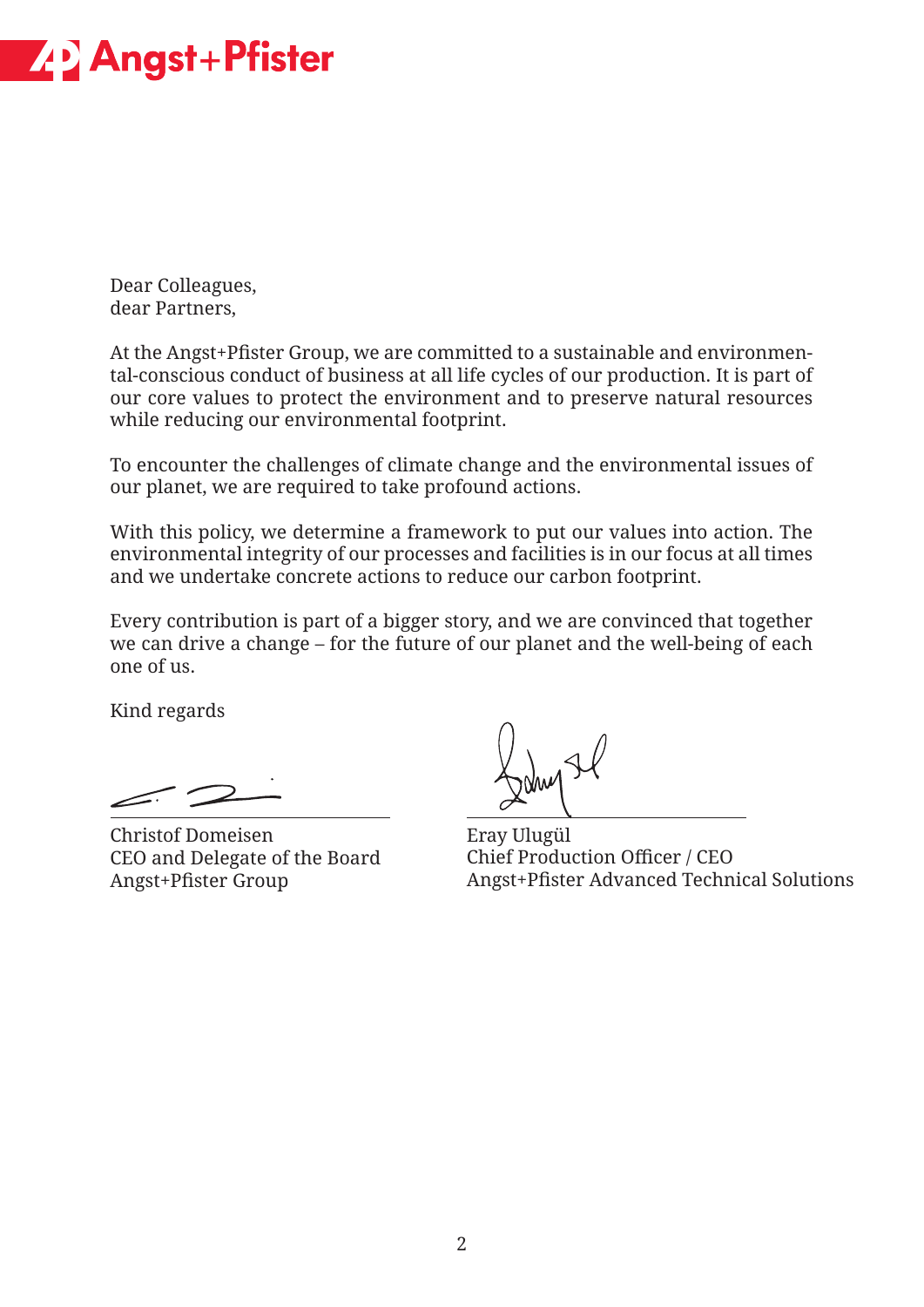

#### Purpose

At the Angst+Pfister Group, we recognize that progress involves a balance of environmental protection with economic growth. It is our ambition to improve the quality and efficiency of our operations as well as those of our supply chain, while reducing their environmental impacts. To make a real change, we therefore always aim to prioritize collaborations with a positive environmental performance and to raise awareness among our internal and external stakeholders.

As a participant of the United Nations Global Compact, we are committed to make the Sustainable Development Goals part of our strategic pillars and we ensure to pursue the continuous integration of environmental concerns into these pillars.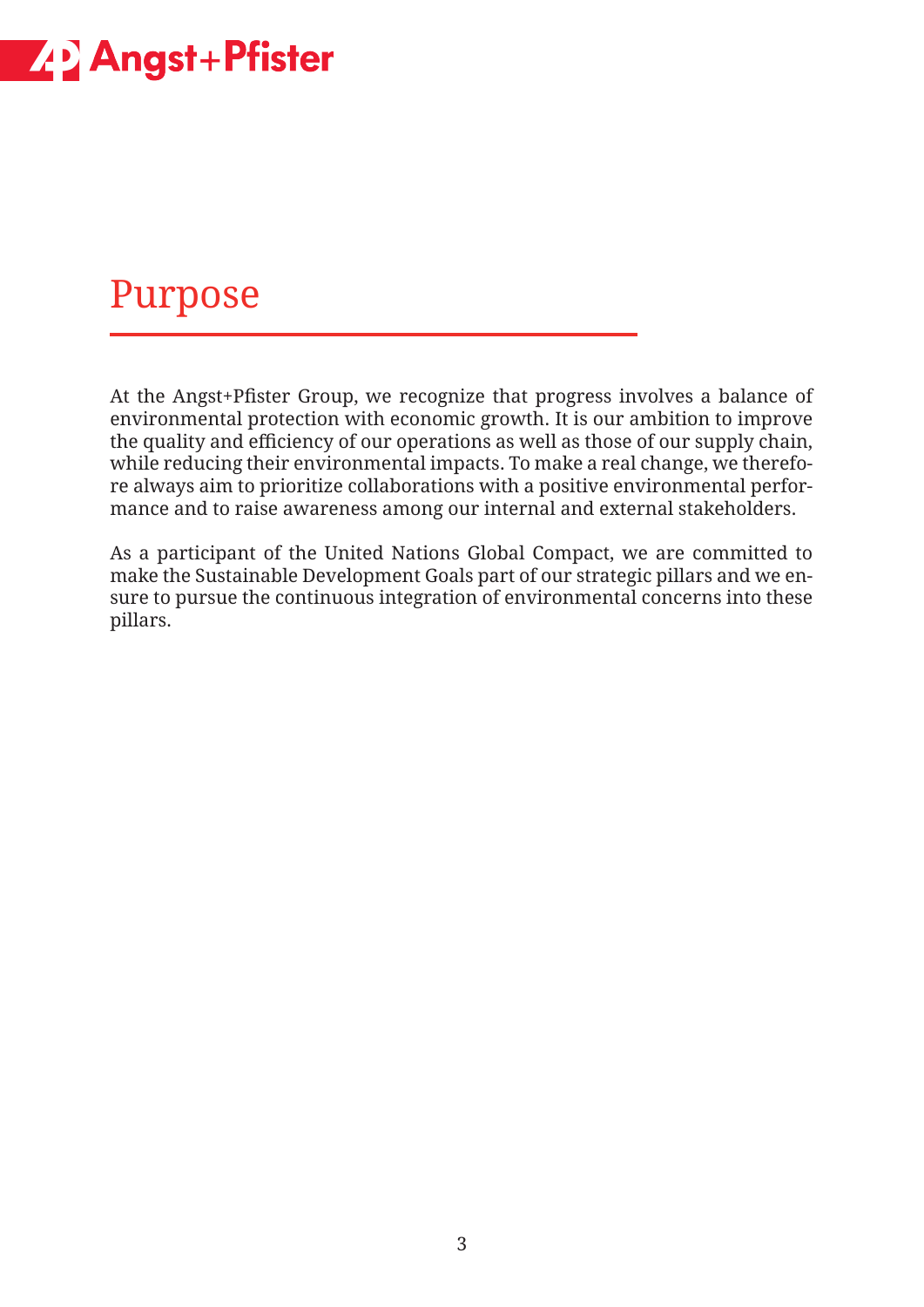

Our environmental efforts include the following key areas and are defined by our long-term goals:

### 1. Compliance

The Angst+Pfister Group acts compliant with local and international environmental legislations and other obligations. In addition, we commit to implement the standards of a circular economy to foster sustainable production processes.

Our supply partners are also assessed based on their environmental performance and compliance with environmental legislations.

### 2. Energy & Emissions

The Angst+Pfister Group keeps the consumption of the natural resources under control in all processes:

- Implement a structured measurement of our annual Greenhouse Gas emission of our global operations, having them verified by an external auditor and sharing them as part of our sustainability reporting
- Take the necessary measures to reduce waste and energy consumption
- Reduce and prevent pollution by constantly improving the use of environmentally friendly production technologies

Where we are not able to eliminate emissions, we invest in carbon-reduction projects to offset the emissions.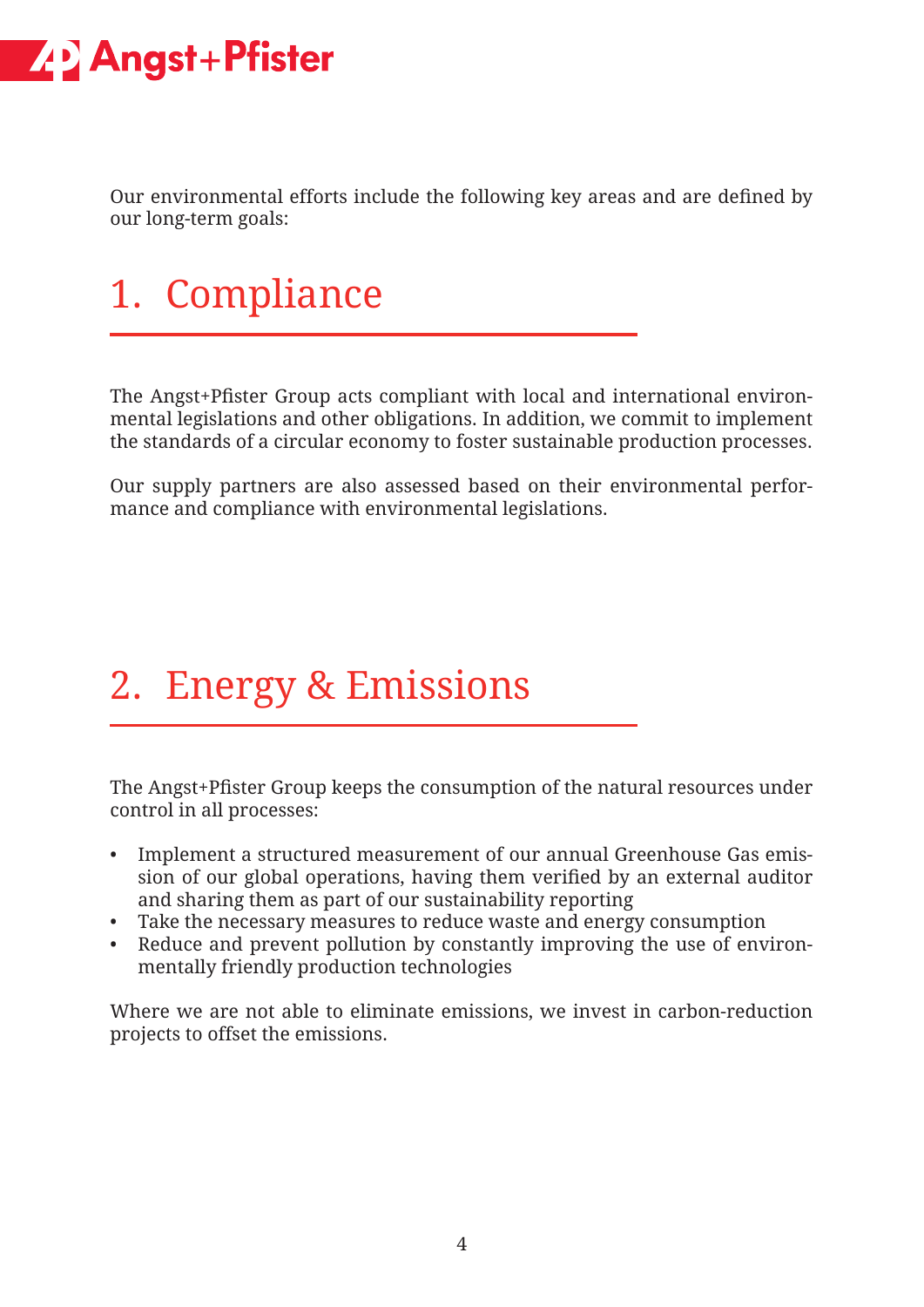### **ZP Angst+Pfister**

#### 3. Process Improvement and Waste Management

The Angst+Pfister Group believes in a conscious and careful use of resources and adheres to constantly improve processes to implement a circular economy:

- We minimize the waste through investments in new recycling processes.
- Where waste cannot be avoided, we focus first on reusing materials, on proper recycling methods and on proper disposal, thereby improving overall efficiency.
- We are committed to constantly verify our processes.
- We drive initiatives to encourage our employees to a responsible use of resources.

### 4. Environmental Management System

An efficient Environmental Management System is part of creating a sustainable environment in a proactive manner.

Our sites are ISO 14001 certified or shall implement standards in accordance with ISO 14001. The ISO 14001 standards require the Angst+Pfister Group to monitor and improve actions that impact the environment and document programs that include the training of employees on regulations and work practices to minimize the potential for an environmental incident. The Angst+Pfister Group adheres to be subject to an outside audit on a regular frequency to ensure the continuing conformance with the requirements of the standard.